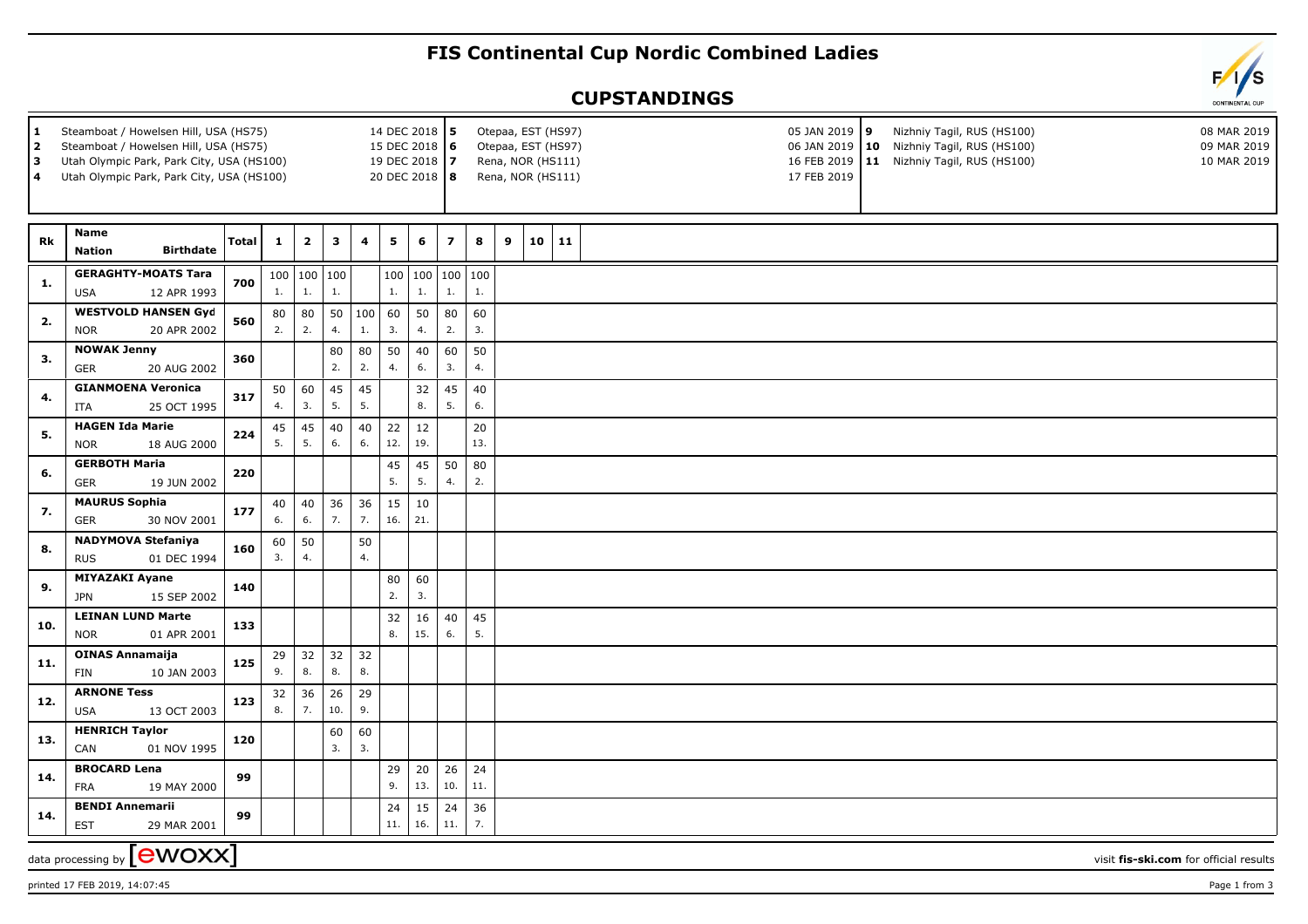| Rk  | Name                                                     | <b>Total</b> | $\mathbf{1}$ | $\overline{2}$      | $\mathbf{3}$ | 4 | 5   | 6         | $\overline{\phantom{a}}$ | 8         | 9 | 10 11 |  |
|-----|----------------------------------------------------------|--------------|--------------|---------------------|--------------|---|-----|-----------|--------------------------|-----------|---|-------|--|
|     | <b>Birthdate</b><br><b>Nation</b>                        |              |              |                     |              |   |     |           |                          |           |   |       |  |
| 16. | <b>DONG Bing</b>                                         | 92           | 24           | 26                  | 29           |   | 13  |           |                          |           |   |       |  |
|     | <b>CHN</b><br>10 DEC 1996                                |              | 11.          | 10.                 | 9.           |   | 18. |           |                          |           |   |       |  |
| 17. | <b>MALACINSKI Annika</b>                                 | 89           | 36           | 29                  | 24           |   |     |           |                          |           |   |       |  |
|     | 09 MAY 2001<br><b>USA</b>                                |              | 7.           | 9.                  | 11.          |   |     |           |                          |           |   |       |  |
| 18. | <b>HIRNER Lisa</b>                                       | 80           |              |                     |              |   |     | 80        |                          |           |   |       |  |
|     | AUT<br>03 OCT 2003                                       |              |              |                     |              |   |     | 2.        |                          |           |   |       |  |
| 19. | <b>OEIHAUGEN Thea</b>                                    | 67           |              |                     |              |   | 18  | 18        | 16                       | 15        |   |       |  |
|     | <b>NOR</b><br>11 MAY 2001                                |              |              |                     |              |   | 14. | 14.       | 15.                      | 16.       |   |       |  |
| 20. | <b>MIDTSUNDSTAD Hanna</b>                                | 65           |              |                     |              |   |     |           | 36                       | 29        |   |       |  |
|     | 22 SEP 1999<br><b>NOR</b>                                |              |              |                     |              |   |     |           | 7.                       | 9.        |   |       |  |
| 21. | <b>VOLAVSEK Ema</b>                                      | 64           |              |                     |              |   | 40  | 24        |                          |           |   |       |  |
|     | <b>SLO</b><br>15 DEC 2002                                |              |              |                     |              |   | 6.  | 11.       |                          |           |   |       |  |
| 22. | <b>MIYAJIMA Ringo</b>                                    | 62           |              |                     |              |   | 36  | 26        |                          |           |   |       |  |
|     | 31 OCT 2003<br>JPN                                       |              |              |                     |              |   | 7.  | 10.       |                          |           |   |       |  |
| 22. | <b>NAKAMURA Anju</b>                                     | 62           |              |                     |              |   | 26  | 36        |                          |           |   |       |  |
|     | JPN<br>23 JAN 2000                                       |              |              |                     |              |   | 10. | 7.        |                          |           |   |       |  |
| 24. | <b>ARISTOVA Olga</b>                                     | 61           |              |                     |              |   |     |           | 29                       | 32        |   |       |  |
|     | <b>RUS</b><br>10 JUL 2002                                |              |              |                     |              |   |     |           | 9.                       | 8.        |   |       |  |
| 25. | <b>GONCHAROVA Anastasia</b>                              | 54           |              |                     |              |   |     |           | 32                       | 22        |   |       |  |
|     | <b>RUS</b><br>10 OCT 1999                                |              |              |                     |              |   |     |           | 8.                       | 12.       |   |       |  |
| 26. | <b>SLAMIK Annalena</b>                                   | 53           |              |                     |              |   |     | 13<br>18. | 22<br>12.                | 18        |   |       |  |
|     | AUT<br>23 MAR 2003                                       |              |              |                     |              |   |     |           |                          | 14.       |   |       |  |
| 27. | <b>KOIVISTO Pinja</b>                                    | 50           | 10.          | $26 \mid 24$<br>11. |              |   |     |           |                          |           |   |       |  |
|     | 28 NOV 2002<br>FIN                                       |              |              |                     |              |   |     |           |                          |           |   |       |  |
| 28. | <b>BJORSETH Thea Minyan</b><br>30 OCT 2003<br><b>NOR</b> | 46           |              |                     |              |   |     |           | 20<br>13.                | 26<br>10. |   |       |  |
|     | <b>HUBINGER Eva</b>                                      |              |              |                     |              |   |     |           |                          | 16        |   |       |  |
| 29. | AUT<br>03 MAY 1993                                       | 45           |              |                     |              |   |     | 11<br>20. | 18<br>14.                | 15.       |   |       |  |
|     | <b>AKHMETVALIYEVA Daya</b>                               |              | 22           | 22                  |              |   |     |           |                          |           |   |       |  |
| 30. | 21 DEC 1997<br>KAZ                                       | 44           | 12.          | 12.                 |              |   |     |           |                          |           |   |       |  |
| 31. | <b>GLADIKOVA Svetlana</b>                                |              |              |                     |              |   | 20  | $22$      |                          |           |   |       |  |
|     | <b>RUS</b><br>25 MAY 1992                                | 42           |              |                     |              |   | 13. | 12.       |                          |           |   |       |  |
|     | <b>REID Meaghan</b>                                      |              |              | $20 \mid 20$        |              |   |     |           |                          |           |   |       |  |
| 32. | 24 MAY 1993<br>CAN                                       | 40           | 13.          | 13.                 |              |   |     |           |                          |           |   |       |  |
|     | <b>MURAKAMI Yura</b>                                     |              |              |                     |              |   | 16  | 14        |                          |           |   |       |  |
| 33. | JPN<br>18 FEB 2000                                       | 30           |              |                     |              |   | 15. | 17.       |                          |           |   |       |  |
|     | <b>VERBIC Silva</b>                                      |              |              |                     |              |   |     | 29        |                          |           |   |       |  |
| 34. | SLO<br>31 MAR 2002                                       | 29           |              |                     |              |   |     | 9.        |                          |           |   |       |  |

data processing by **CWOXX** wisit **fis-ski.com** for official results

printed 17 FEB 2019, 14:07:45 Page 2 from 3